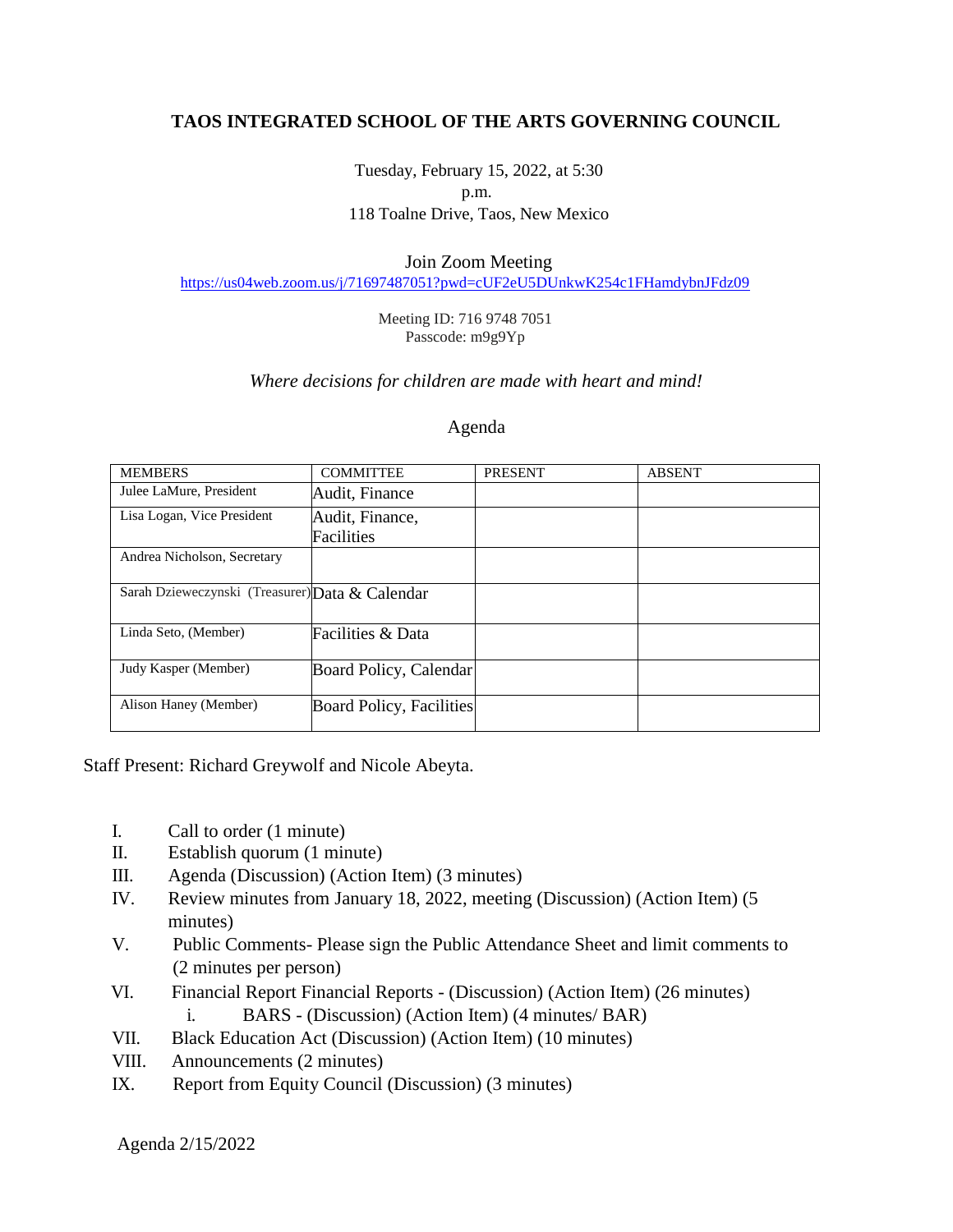- X. Committee Reports (10 minutes)
	- Audit
	- Finance
	- Calendar
	- Data
	- Board Policy (?)
	- Facilities (report from facilities)
- XI. Director's Report: (5 minutes)
- XII. Items for next month's agenda (Discussion) (2 minutes)
- XIII. Review date of next meeting: (1 minute)
- XIV. Adjournment (Action Item) (1 minute)

*If you are an individual with a disability who is in need of a reader, amplifier, qualified sign language interpreter, or any other form of auxiliary aid or service to attend or participate in the hearing or meeting, please contact Rich Greywolf at 575- 779-9311 least one (1) week prior to the meeting or as soon as possible. Public documents, including the agenda and minutes, can be provided in various accessible formats. Please contact Rich Greywolf at 575-779-9311 if a summary or other type of accessible format is needed.*